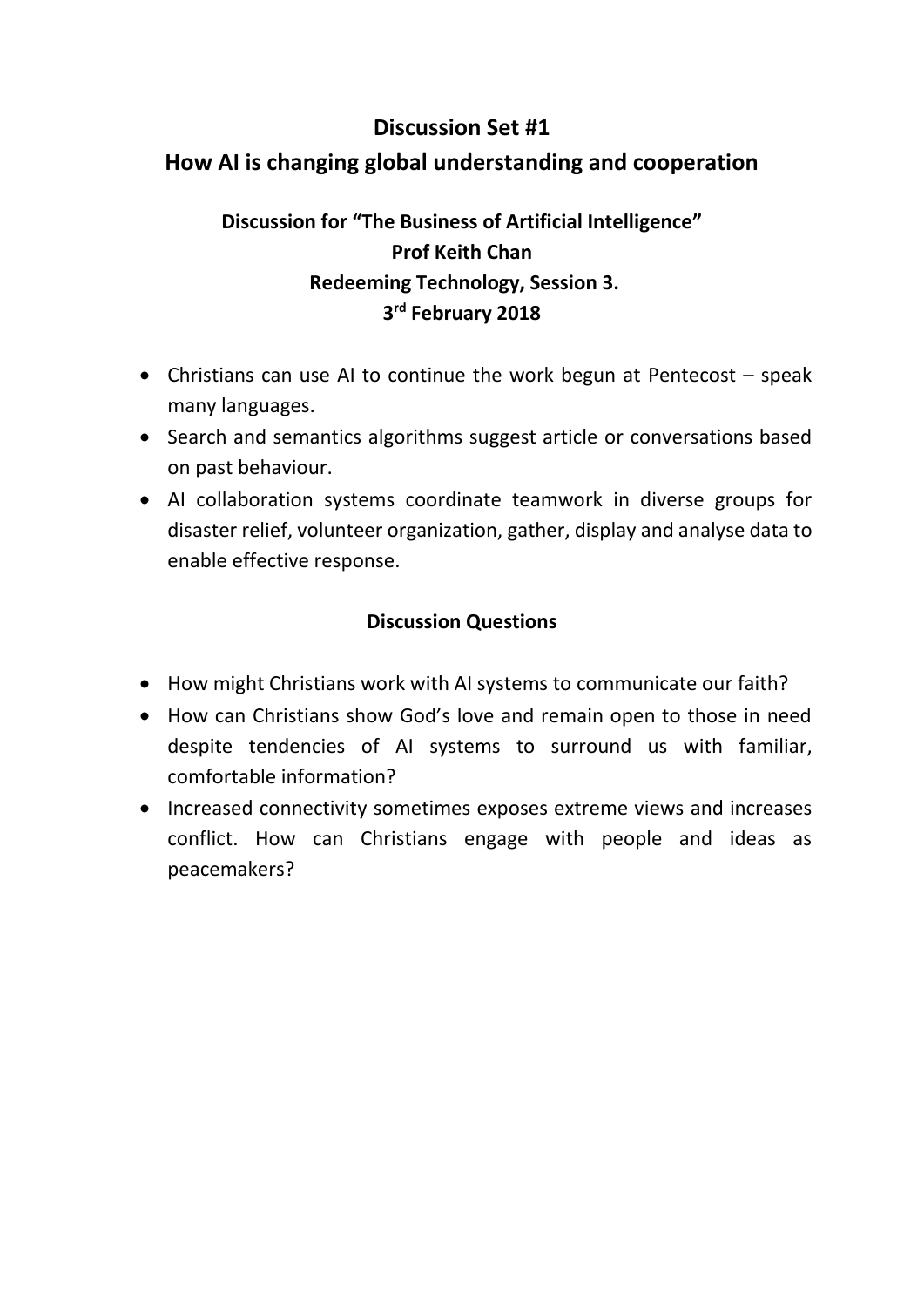## **Discussion Set #2 Relating to artificial persons in everyday life**

## **Discussion for "The Business of Artificial Intelligence" Prof Keith Chan Redeeming Technology, Session 3. 3 rd February 2018**

- IPA (intelligent process automation) systems make phone calls, schedule meetings, answer questions, and order products.
- The way we treat the beings in our lives (human and non-human, animate and inanimate) can shape our own character in other situations.
- IPAs have also long been the subject of fantasies about power and sex.
- IPAs can cause (or allow) humans to turn away from human contact.

- How might relationships with IPAs deepen our worship and our human understanding?
- How should Christians think about the morality of the ways we treat artificial persons?
- Can Christianity offer ways to think about creating beings in our own image that include relationships other than servitude?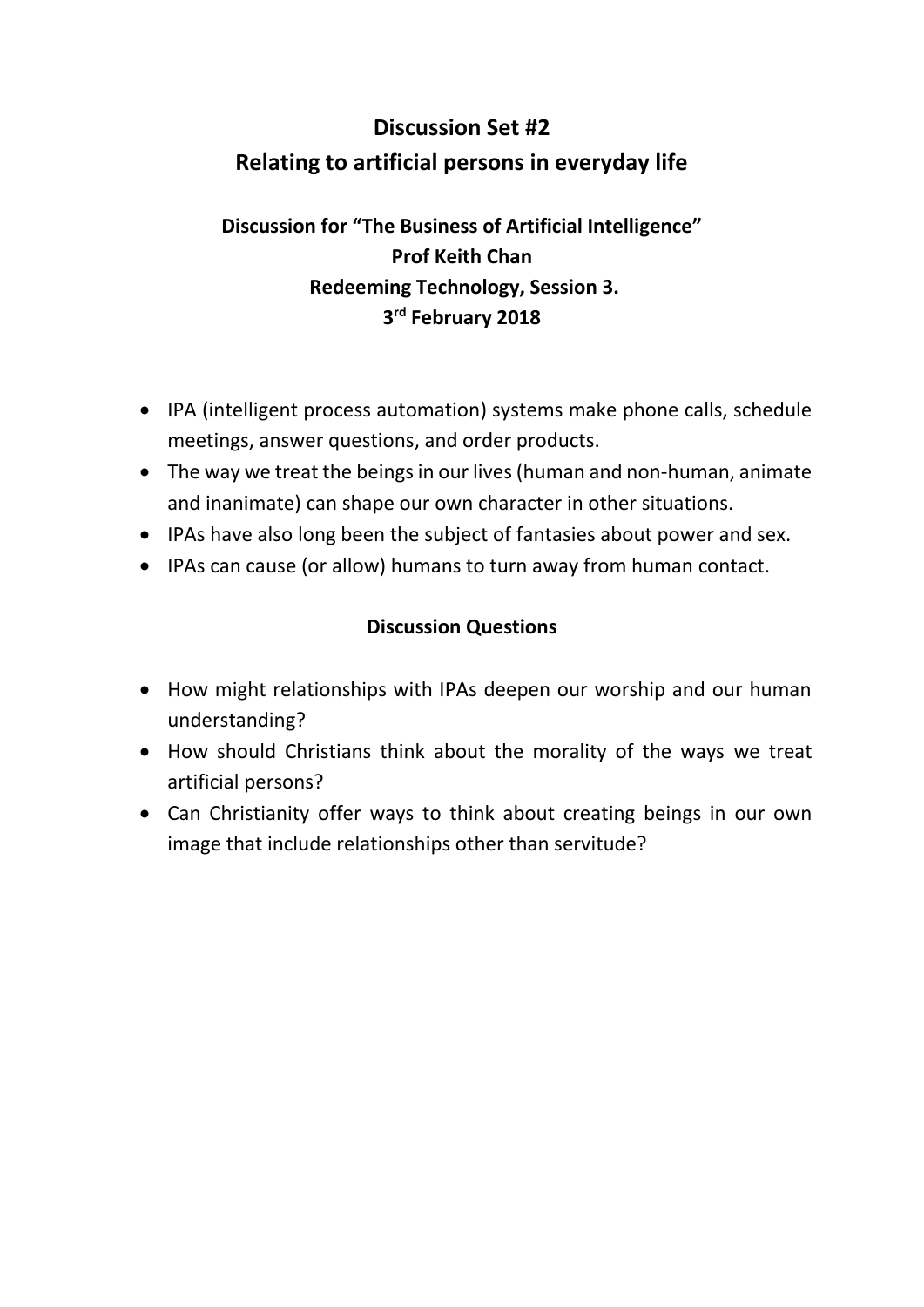# **Discussion Set #3 How will AI transform work, creativity, and purpose?**

## **Discussion for "The Business of Artificial Intelligence" Prof Keith Chan Redeeming Technology, Session 3. 3 rd February 2018**

- Predictions about the fraction of UK, EU and US jobs replaced by automation by 2030 ranged from 5%, 30% to 50%.
- AI systems can monitor the work force using cameras or brain-wave detecting hats.
- Unemployment may cause societal damage to people's purpose and sense of self-worth.
- Owners of AI systems profit from automated labour trained by collecting personal data.
- AI can generate art, music, and language.
- Work with AI can discover new understandings that reflect wisdom and creativity of our Creator.

- How can Christians respond to the changing nature of work and the effect it is having on our communities, especially the most vulnerable?
- How can Christians use AI to create new opportunities for people to serve each other?
- What effect does AI-based management have on the value and dignity of human work?
- Can Christianity clearly imagine a human identity that is not diminished if machines are able to match or exceed our abilities in producing, creating, and serving?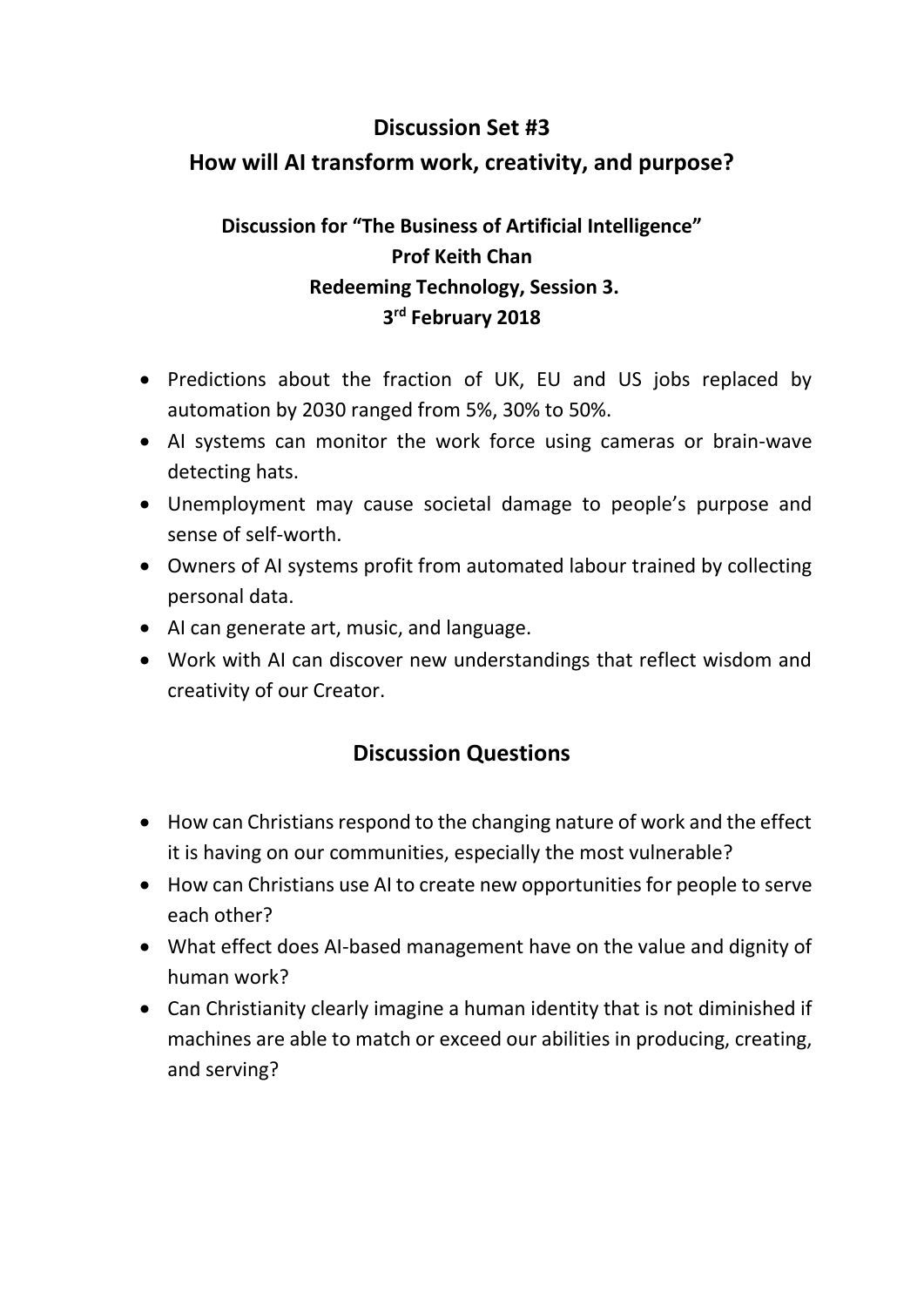## **Discussion Set #4 AI in counselling and spiritual care**

## **Discussion for "The Business of Artificial Intelligence" Prof Keith Chan Redeeming Technology, Session 3. 3 rd February 2018**

- AI is transforming care for mental and spiritual well-being:
	- large-scale data collection on people's intimate thoughts/actions,
	- interpretation of people's emotional and spiritual conditions,
	- coordination of counselling and emergency responses.
- Facebook uses AI to assess users' risk of suicide from what they write and say, and how their friends respond.
- AI reduces the costs of mental health counselling by intelligently assembling personalised therapies.
- AI may provide a measure of spiritual well-being by tracking people's mobile phones and communications, being able to monitor and intervene on a wide range of spiritual and moral issues.

- What theologies of privacy and accountability could guide an era where our intimate spiritual, emotional, and prayer lives are observed and judged by automated systems?
- What might Christian teaching on personal transformation offer a society that increasingly relates to each other based on predictive modelling?
- Just as Christians have pioneered crisis telephone lines, how can Christian ministries use AI systems to heal the broken-hearted?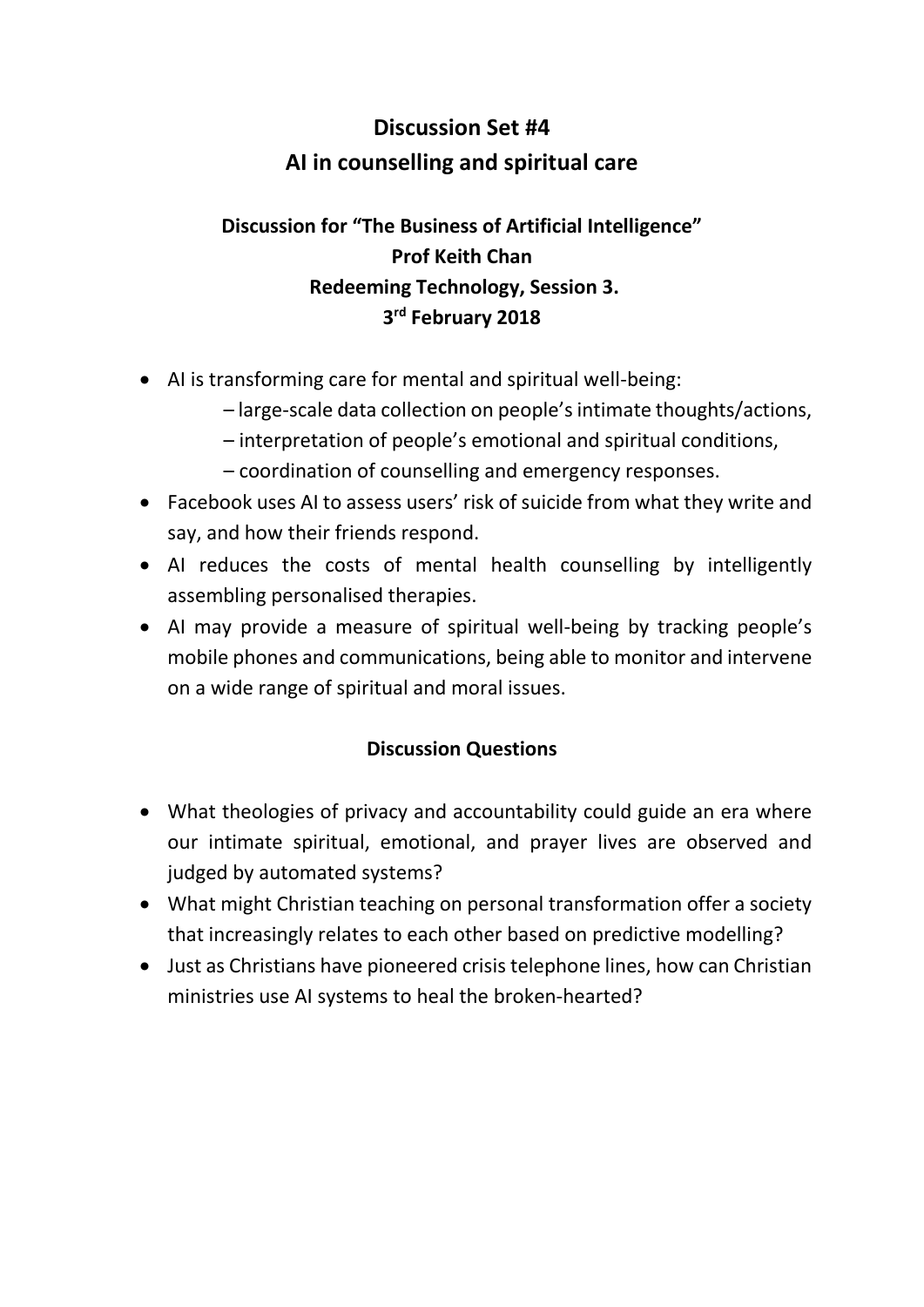#### **Discussion Set #5**

### **What does machine consciousness mean for Christianity?**

## **Discussion for "The Business of Artificial Intelligence" Prof Keith Chan Redeeming Technology, Session 3. 3 rd February 2018**

- What does it mean to be human?
- To what extent is the gift of salvation tied to our humanity?
- What if AI achieve consciousness?
- Effort to differentiate humans from AI can weaken our view of humanity when we create definitions of thinking, emotions, or creativity.
- Can an AI worship?

- How does thinking about AI help us respect the fullness of each other's personhood?
- How can technology development be shaped by the full diversity of human experience?
- Where in our lives have automated technologies deepened or extended our worship?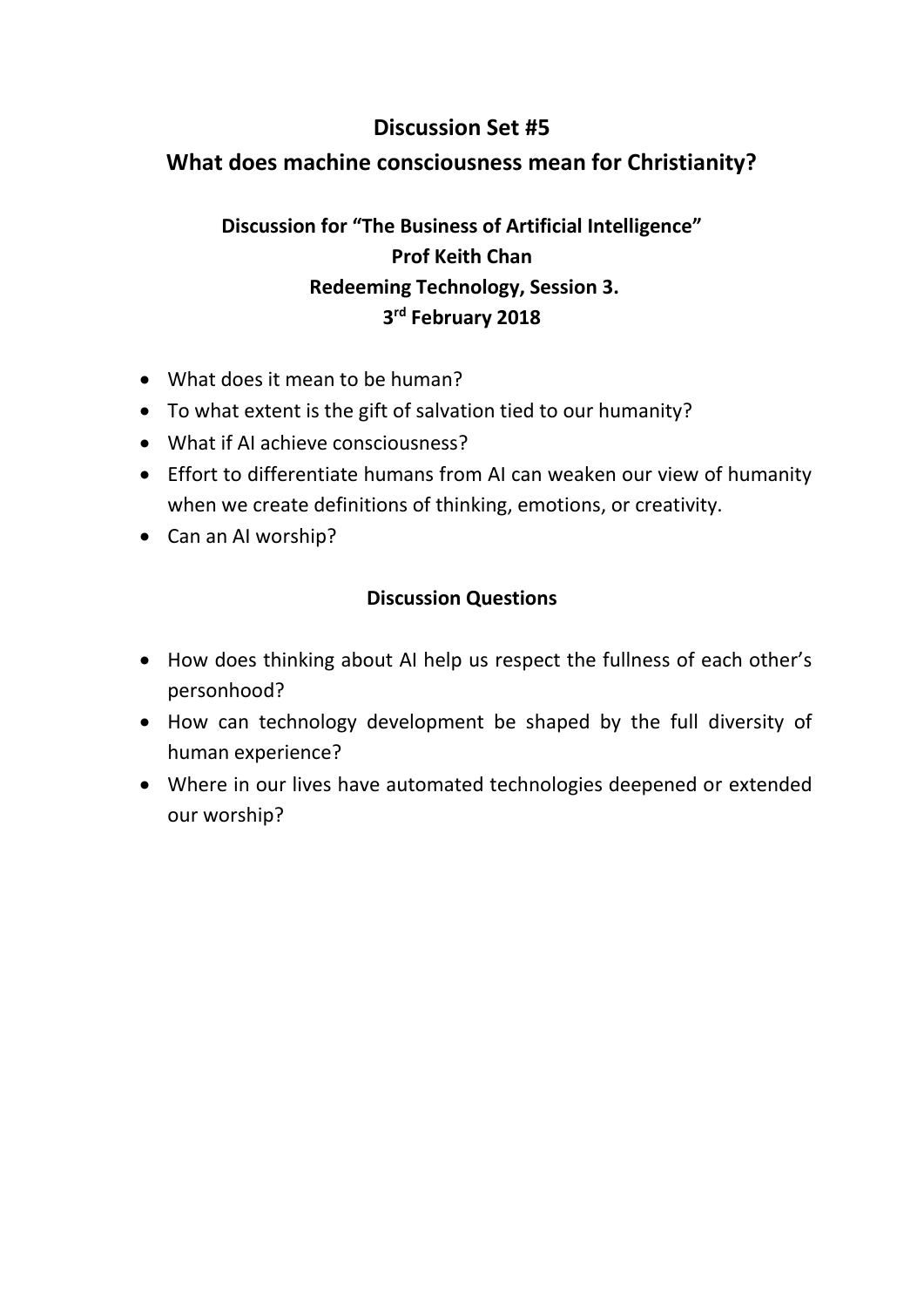#### **Discussion Set #6**

#### **How AI is shaping ideas of sin, justice, freedom, and forgiveness?**

## **Discussion for "The Business of Artificial Intelligence" Prof Keith Chan Redeeming Technology, Session 3. 3 rd February 2018**

- Surveillance and law enforcement system
	- Observe human behaviour, detect alleged wrongdoing, make predictions for law enforcements.
	- UK, US use AI system to direct police patrols, prompt investigations of domestic violence.
	- Predictive sentencing has been adopted by judges in the US as AI systems learn from historical data. (Might these reproduce historical unjust discrimination?)
- Human justice delegated to AI.
- There was a case of a video conversation app users contacted by 10-year old girl offering to perform sexual acts on camera. Girl was computergenerated.

- What can Christians offer a world that expects machines to predict our moral futures?
- As AIs increase the number of people observed and processed in government and for-profit legal systems, how might Christian thought on sin and justice shape them?
- How can Christians circumvent or resist algorithmic constraints on religious freedom?
- How should we understand acts of sin or harm against artificial persons?